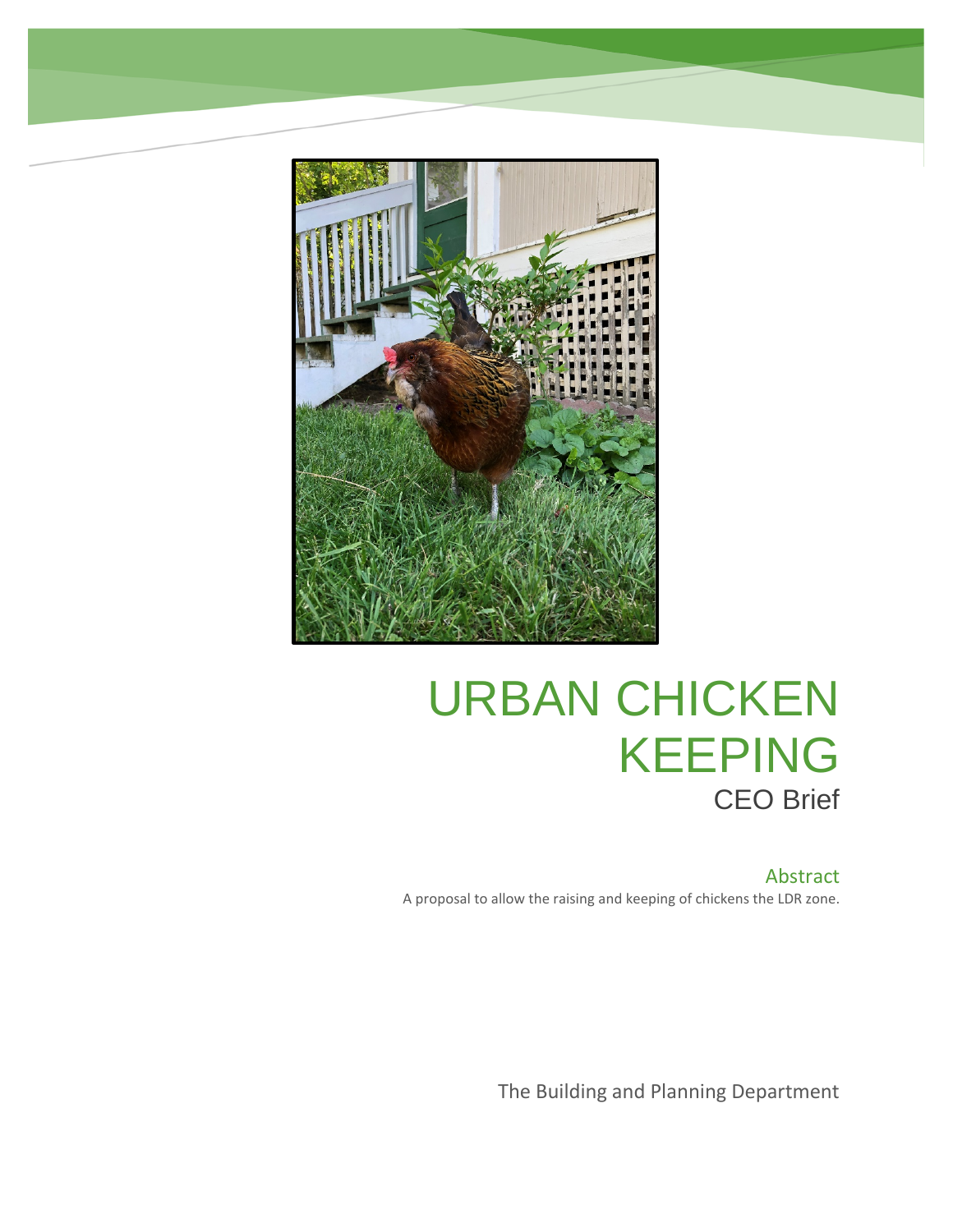To: County CEO, Scott Simmons

From: Scott Chesney, AICP, Planning Director

Date: **October 13, 2021** 

Topic: Chicken Raising and Keeping in the LDR Zone

In March of 2021, the Board asked the Department of Building and Planning to look into animal raising and keeping in urban zones. The Long-Range Planning Section researched this issue and has a recommendation on the topic. Based upon our discussions with local area jurisdictions that have implemented zoning code changes to allow animal raising and keeping in urban environments, and conversations with the WSU Extension office, we recommend the following:

- The County should consider a pilot program on this topic
- It should be limited to the keeping of chickens, excluding roosters
- It should be limited to the Low Density Residential Zone (LDR)
- An informational brochure on the topic should be produced and be made available on the Building and Planning webpage

During our research, we contacted the City of Spokane, Spokane Valley, Airway Heights, and Cheney. We spoke to both their Planning Departments and the Code Enforcement personnel to get a feel for their experiences with the topic. What we heard was that most jurisdictions were allowing chickens without too much trouble, if roosters, which are loud, were excluded.

The City of Spokane modified its ordinance in 2014 to allow a large variety of small farm-type animals with mixed results. This variety of species led to a complicated code that contains educational certificate requirements for some of the less common animals and additional code enforcement activity and challenges. It was reported that many of the newly allowed animals were pets rather than sources of food or fiber and that additional conflicts developed which became code enforcement challenges and calls for service from SCRAPS.

We also reached out to the Municipal Research Center of Washington and were provided with 10 jurisdictional ordinance examples and one model ordinance. We reviewed topical articles on the American Planning Association's (APA) website. SCRAPS was contacted about enforcement issues related to urban animal keeping. The WSU's Extension office, which assisted both Spokane and Spokane Valley in developing their codes, was also consulted. They recommended we limit the allowed animals to chickens.

As background, Spokane County already has provisions for the keeping and raising of both large and small domesticated farm animals in the Rural and Resource zoning categories, as well as, within the Low Density Plus zone.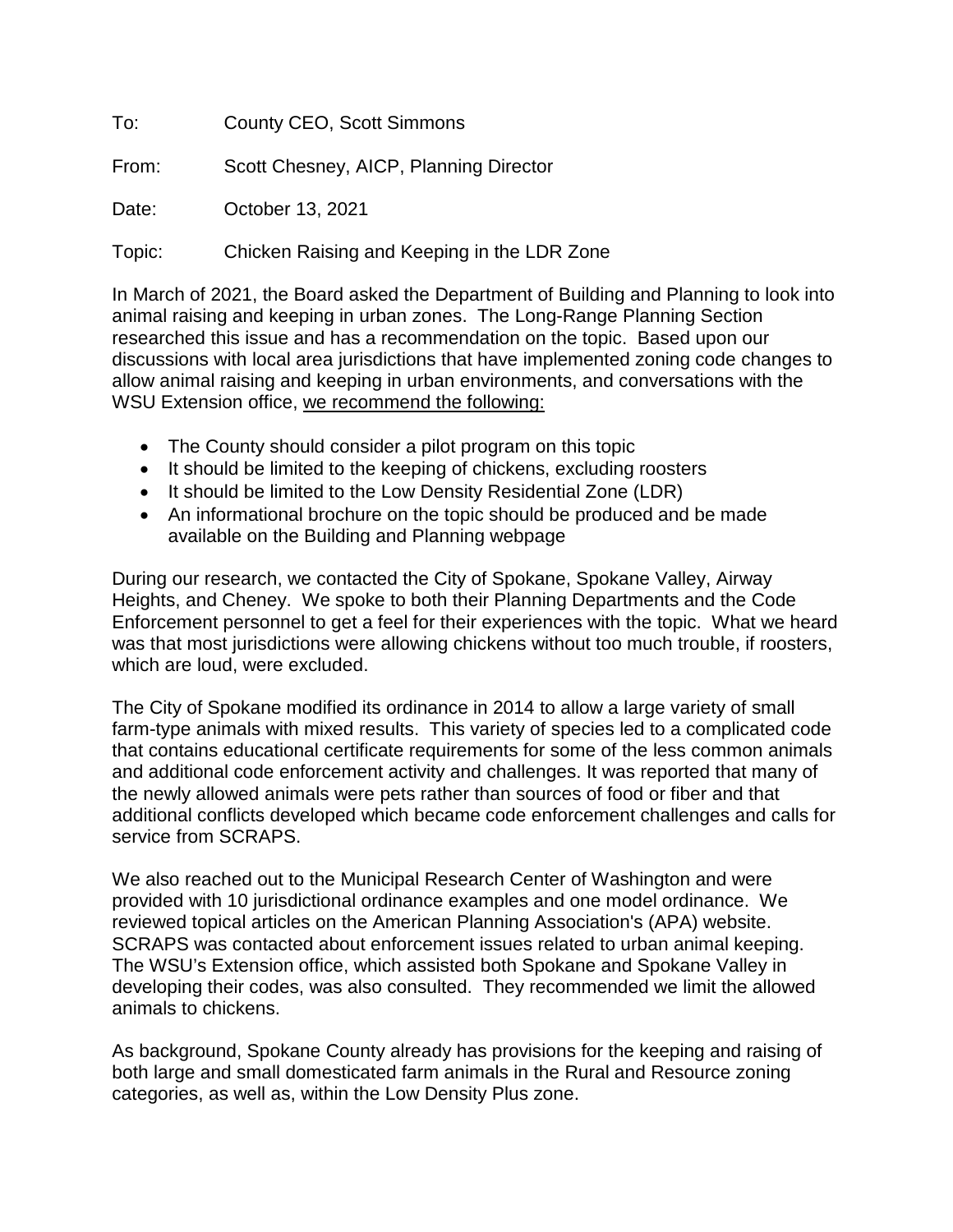**Jurisdictional Comparison Table: Urban Residential Animal Keeping**

| <b>Jurisdiction</b>            | <b>Animals</b><br>allowed<br>in urban<br>areas <sup>1</sup>     | <b>Chicken</b><br>density<br>allowed | <b>Rosters</b><br>allowed | <b>Setbacks</b><br>For<br>chickens             | <b>Education</b><br><b>Certificates</b><br><b>Required</b> | <b>Swine</b><br>allowed |
|--------------------------------|-----------------------------------------------------------------|--------------------------------------|---------------------------|------------------------------------------------|------------------------------------------------------------|-------------------------|
| Spokane <sup>2</sup>           | B, Ch,<br>Du, Gh,<br>Gt, G,<br>Mi, Mp,<br>N, P, Pi,<br>R, S, T, | 1/1000<br>sf.                        | <b>No</b>                 | Standard<br>Side yard<br>setbacks or<br>waiver | Yes, all<br>types<br>except for<br>chickens                | Mini pigs               |
| Spokane<br>Valley $3$          |                                                                 | 1/2000<br>sf.<br><b>Max 25</b>       | <b>No</b>                 | Side yard 5'<br><b>Dwellings</b><br>25'        | Yes, for<br>beekeeping                                     | <b>No</b>               |
| Airway<br>Heights <sup>4</sup> |                                                                 | Max 4<br>with min<br>6000 sf.<br>lot | <b>No</b>                 | Side and<br>rear $=15'$<br>Front $=25'$        |                                                            | <b>No</b>               |
| Cheney <sup>5</sup>            | No code                                                         |                                      |                           |                                                |                                                            |                         |

#### **Resources:**

Tirrell Black, City of Spokane, Planner, 625-6185, [tblack@spokanecity.org](mailto:tblack@spokanecity.org) Louis Meuler, City of Spokane, Planner, 625-6096, [lmeuler@spokanecity.org](mailto:lmeuler@spokanecity.org) Lori Barlow, City of Spokane Valley, Planner, 720-5335 [lbarlow@spokanevalley.org](mailto:lbarlow@spokanevalley.org) Nicole Montano, City of Spokane, Code Officer, 720-5032, [nmontano@spokanevalley.org](mailto:nmontano@spokanevalley.org) Brett Lucas, City of Cheney, Planner, 498-9240, [blucas@cityofcheney.org](mailto:blucas@cityofcheney.org) Heather Trautman, City of Airway Heights, Planning, 244-2552, [Htrautman@cawh.org](mailto:Htrautman@cawh.org) Lindsey Soffes, SCRAPS, Director, 509-477-2532 [LSOFFES@spokanecounty.org](mailto:LSOFFES@spokanecounty.org) Pat Munts, WSU Spokane County Extension, Small Farms, and Urban Agriculture Coordinator, 477 2173, [pmunts@spokanecounty.org](mailto:pmunts@spokanecounty.org)

Byron Katsuyama, Municipal Research, and Services Center, MRSC, [bkatsuyama@mrsc.org](mailto:bkatsuyama@mrsc.org) The American Planning Association, APA

<span id="page-2-0"></span><sup>&</sup>lt;sup>1</sup> Animal Codes: A= Alpaca B= Bee hives, Ch= Chinchilla, C= Cow, D= Donkey, Du= Duck, Gh= Guinea hens, Gt= Goat, G= Goose, H= Horse, L= Llama, Mi= Mink, M= Mule, Mp= Mini-pigs, N= Nutria, P= Peacock, Pi= Pigeons, R= Rabbit, S= Sheep, T= Turkey,

<span id="page-2-1"></span><sup>2</sup> Spokane has provision for keeping larger animals in their RA zone

<span id="page-2-2"></span><sup>3</sup> Spokane Valley has provisions for larger animals (A, B, Ch, C, D, Du, Gt, G, H, L, M, Mi, M, R, S, T) on lots greater than one acre

<span id="page-2-3"></span><sup>4</sup> Airway Heights requires a lot area of 6,000 square feet to have chickens

<span id="page-2-4"></span><sup>5</sup> Cheney does not have a code that specifically allows chickens, but they indicated the use is occurring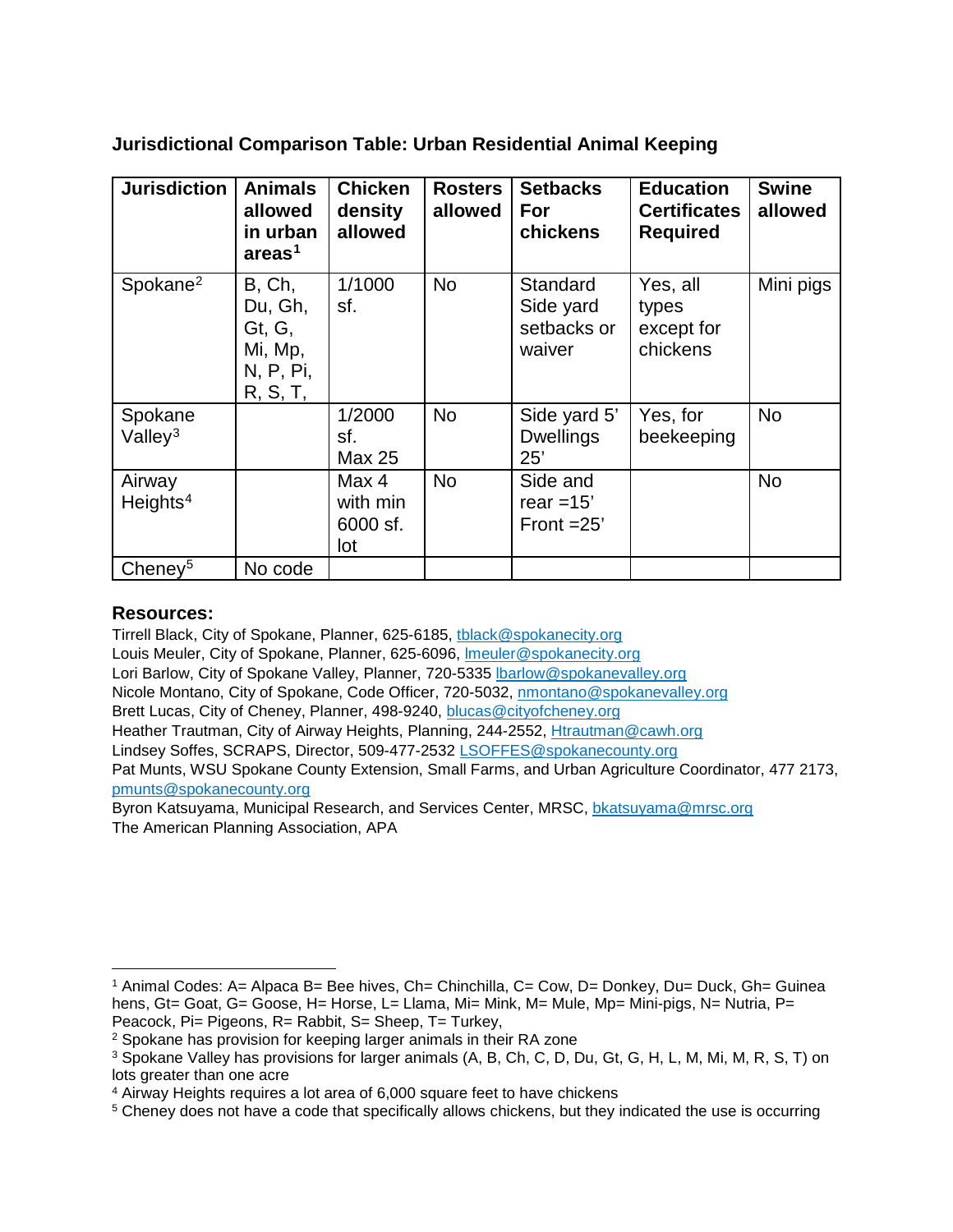## **Draft Code Section:**

The purpose of the proposed amendment is to preserve the compatibility between neighboring properties while allowing County residents in suburban environments the ability to raise and keep chickens, thereby increasing the availability of a sustainable food supply closer to the home of the consumer.

Proposed new text is underlined and highlighted.

| <b>Residential Uses</b>                                                                                        | <b>LDR</b> | <b>LDR-P</b> | <b>MDR</b> | <b>HDR</b> |
|----------------------------------------------------------------------------------------------------------------|------------|--------------|------------|------------|
| Accessory dwelling unit, attached                                                                              |            |              |            |            |
| Accessory dwelling unit, detached                                                                              | CU         | CU           | CU         | CU         |
| Animal raising and/or keeping                                                                                  | N          |              | N          | N          |
| <b>Beekeeping</b>                                                                                              |            |              |            |            |
| <b>Chicken Raising and Keeping</b>                                                                             |            |              |            |            |
| Community residential facility (8 or fewer residents)<br>(EPF)                                                 | P          | P            | N          | N          |
| Community residential facility (greater than 8 residents,<br>no more than 25 residents) (EPF, LDR/LDR-P Zones) | N          | N            | P          | Ρ          |
| Community treatment facility (8 or fewer residents) (EPF)                                                      | CU         | CU           | N          | N          |
| Community treatment facility (greater than 8 residents, no<br>more than 20 residents) (EPF, LDR/LDR-P Zones)   | N          | N            | CU         | CU         |

**Table 606-1, Residential Zones Matrix**

14.606.230 Limited Uses with Specific Standards Uses that are categorized with an "L" in table 606-1, Residential Zones Matrix, are subject to the corresponding standards of this section. In the case of inconsistencies between section 14.606.220 (Residential Zones Matrix) and section 14.606.230, section 14.606.230 shall govern…

4. Chicken Keeping and Raising (LDR)

- a) Allowed as an accessory use on lots containing dwellings
- b) One chicken per 1,000 square feet of lot area
- c) Roosters keeping is prohibited
- d) Pens, hutches, and enclosures shall be setback a minimum of 25 feet from dwellings on adjacent properties
- e) Pens, yards and, grazing areas shall be kept in a clean and sanitary condition, as determined and enforced by the Spokane County Regional Health District

5. Chicken Keeping and Raising (LDR-P)

a) See "Animal raising and/or keeping" standards in Table 606-1